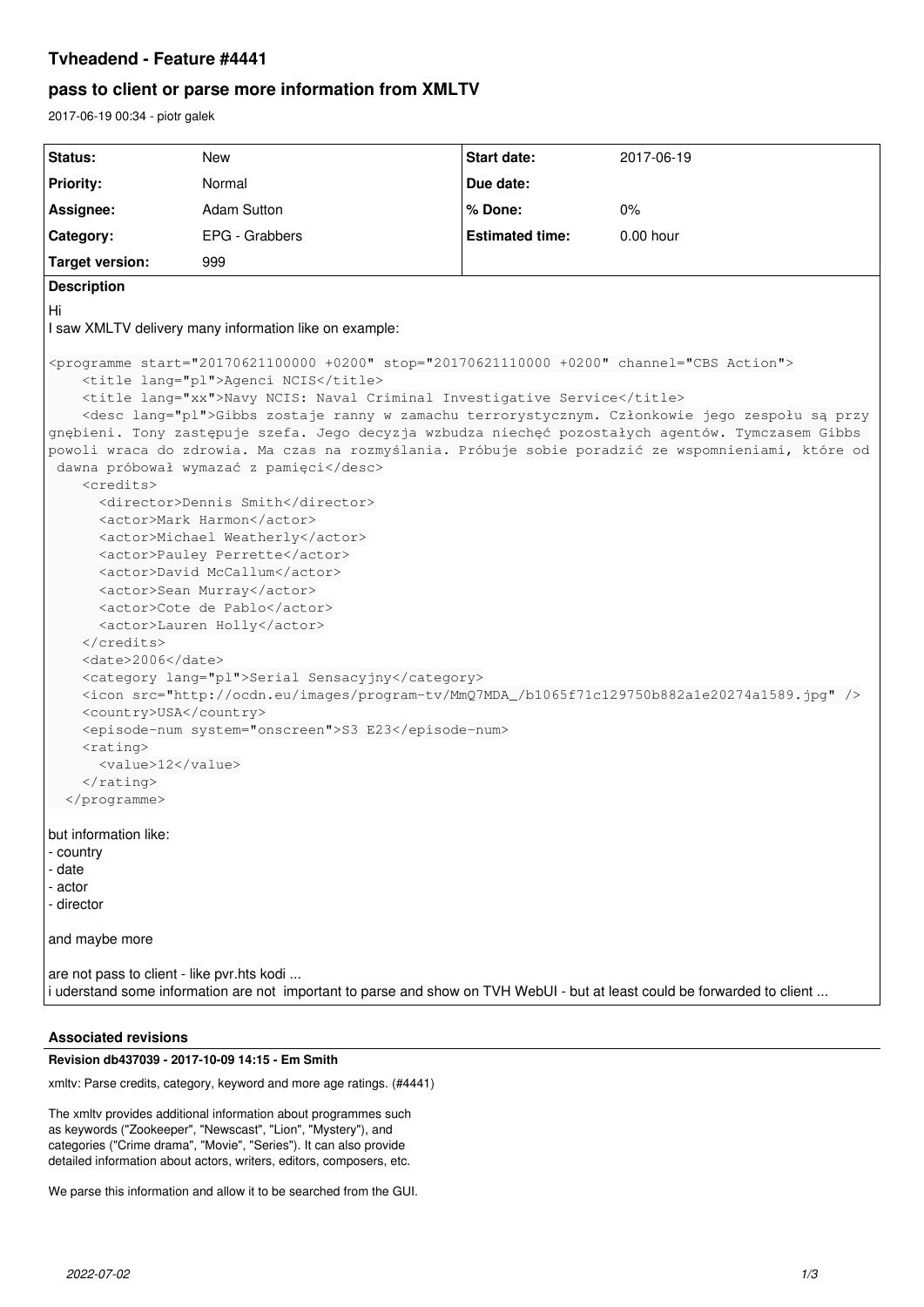We make this configurable since having 20+ actors per movie can increase memory usage of the server and the clients to which we send this information.

We also offer an option to append this information on to the description. This allows people with old clients to see the information.

We cache this information in to a csv string so users can search across multiple actors such as "Douglas.\*Stallone" to find movies where both actors starred, rather than searching across each actor individually.

The category is not currently searchable via regex since I think that should probably be a search box similar to content type.

We currently only parse and store a few of the credits, viz., actor, guest, presenter, writer, and director. If people really search for films based on the composer or editor then we can add it in the future.

This information is stored on the epg\_broadcast rather than the epg\_episode since theoretically a programme could have different information for different showings of the same programme.

For example, my broadcaster shows the same film in the same week but prefixes the description of some showings with a keyword (such as "Frightfest") with other film of the same genre to create a pseudo-boxset. Thus if we ever scrape keywords from EIT we'd probably tag the particular films with this keyword as a tag on which people could search.

Similarly for credits, a daytime showing of a programme can contain edits for violence, swearing that are not in the late night showing, thus potentially changing the cast despite being the same "episode", or perhaps one showing is dubbed.

We also parse a few more age ratings since a number of programmes only have "word" ratings rather than age ratings (TV-14 instead of 14). Also the existing age could underflow since one rating system uses negative numbers which don't fit in our unsigned byte.

Issue: #4441

#### **History**

#### **#1 - 2017-06-19 10:20 - piotr galek**

PS. all that additional fields are available in kodi epg database <https://github.com/xbmc/xbmc/blob/master/xbmc/pvr/epg/EpgInfoTag.cpp#L577>

#### **#2 - 2017-06-19 14:37 - Jaroslav Kysela**

*- Target version set to 999*

#### **#3 - 2017-10-10 16:46 - Em Smith**

We now publish extra information to clients if it is available and the option is enabled in the grabber. This is the server-side change only and no patches have been done for the Kodi side since I can't easily cross-compile it to test. Please refer any Kodi developers to this request for details of the additional fields we publish.

Enabling the option can use considerable memory on the server and the clients, especially if you have hundreds of channels with tens of actors per programme and a tv guide stretching several weeks in the future.

I suggest the pvr hts modification should have a tick box to disable passing the data to Kodi even if it is available to avoid low-spec machines being overwhelmed due to limited memory.

The htsp has been updated to have the extra information, for example:

```
{
'category': ['Action', 'Drama', 'Episode', 'Series', 'series'],
'credits': { 'Branscombe Richmond': 'guest',
'Bruce Glover': 'guest',
'Cherie Michan': 'guest',
'Craig R. Baxley': 'director',
'Dennis Franz': 'guest',
'Dirk Benedict': 'actor',
```